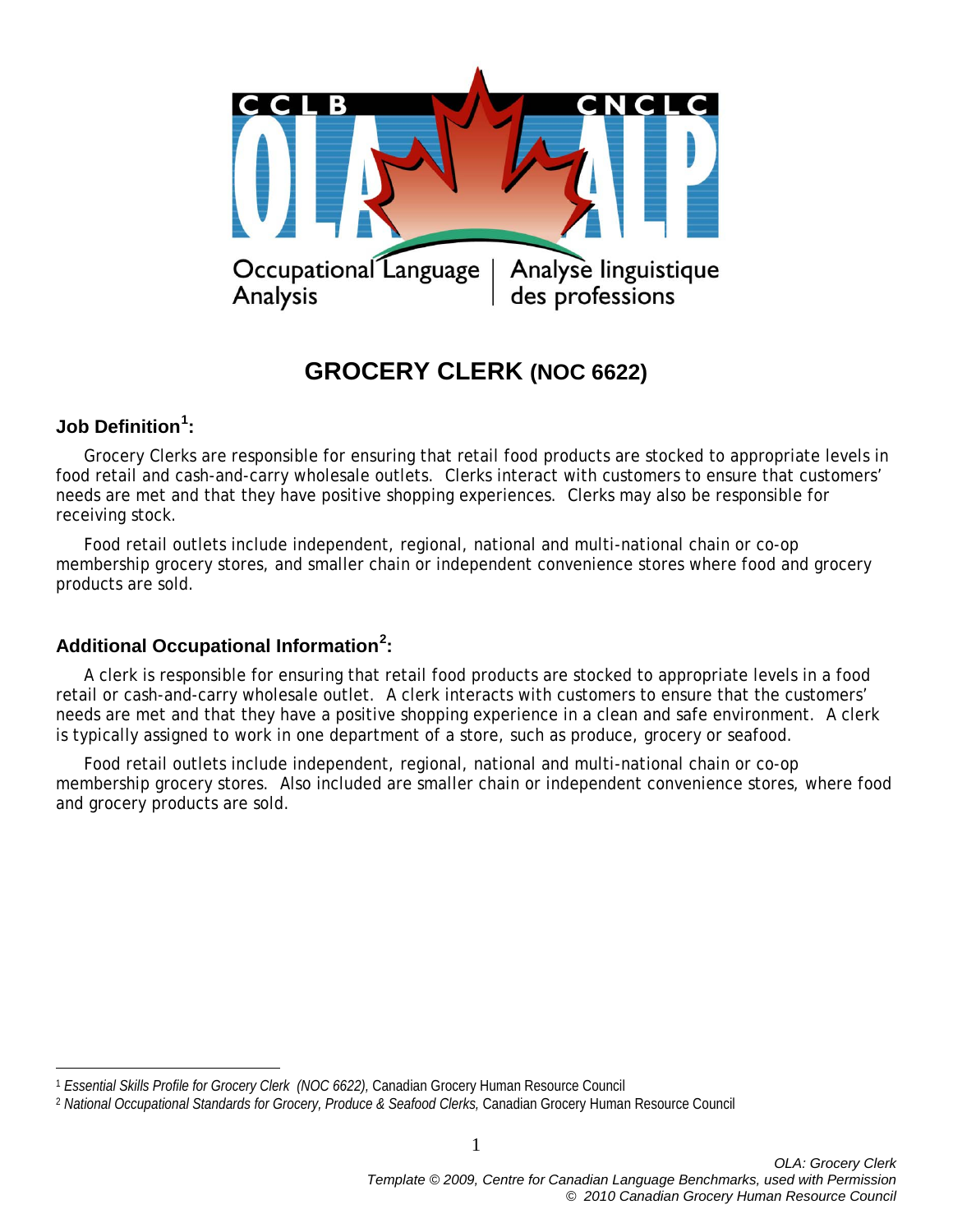## **Overview:**

This Occupational Language Analysis (OLA) presents Canadian Language Benchmarks (CLB) competencies and typical listening, speaking, reading and writing tasks performed at a competent level by clerks. The tasks are illustrative only, and do not provide a complete sample of what a clerk does on the job. Other essential skills such as numeracy and computer skills are beyond the scope of the OLA. The content of the OLA was validated by people employed in the occupation and by CLB experts. It was developed by a Registered OLA Analyst using four key resources:

- the *Canadian Language Benchmarks 2000*, Centre for Canadian Language Benchmarks and Citizenship and Immigration Canada
- the *National Occupational Standards* for Clerk-Core Skills, Canadian Grocery Human Resource Council
- the *National Occupational Standards* for Grocery Clerk, Canadian Grocery Human Resource Council
- the *Essential Skills Profile* for Grocery Clerk, Canadian Grocery Human Resource Council

For a more complete picture of the competencies that are needed to perform this occupation, refer to these source documents.

## **How to Read this Occupational Language Analysis:**

The titles, numbers and sequence of categories are based on the *Canadian Language Benchmarks 2000*, which address four major skill areas speaking, listening, reading and writing. CLB competencies (language descriptors) are entered at the left margin and followed by a number indicating the benchmark level (1 – 12) for each competency. Sample occupational tasks (work/task descriptors)drawn from the Essential Skills Profile or the National Occupational Standards are indented and italicized underneath each competency and referenced to their source, as follows:

| <b>Task Source</b>                               | Reference                                          | Example                                                                                                  |
|--------------------------------------------------|----------------------------------------------------|----------------------------------------------------------------------------------------------------------|
| <b>Essential Skills Profile</b>                  | $ES +$ the first letters of the profile<br>section | (ES-DU) = Essential Skills Profile, Document Use section                                                 |
| <b>National Occupational</b><br>Standard         | $NOS +$ the section/subsection                     | (NOS-B2.5b) = National Occupational Standard, Major<br>Category B, Skill 2; Subskill 5, Sub Sub-skill b  |
| <b>National Occupational</b><br>Standard - Core* | $NOSC + the section/subsection$                    | (NOSC-B2.5b) = National Occupational Standard, Major<br>Category B, Skill 2; Subskill 5; Sub Sub-skill b |

\*The occupations of Grocery, Produce and Seafood Clerk have a set of shared standards referred to as "Core"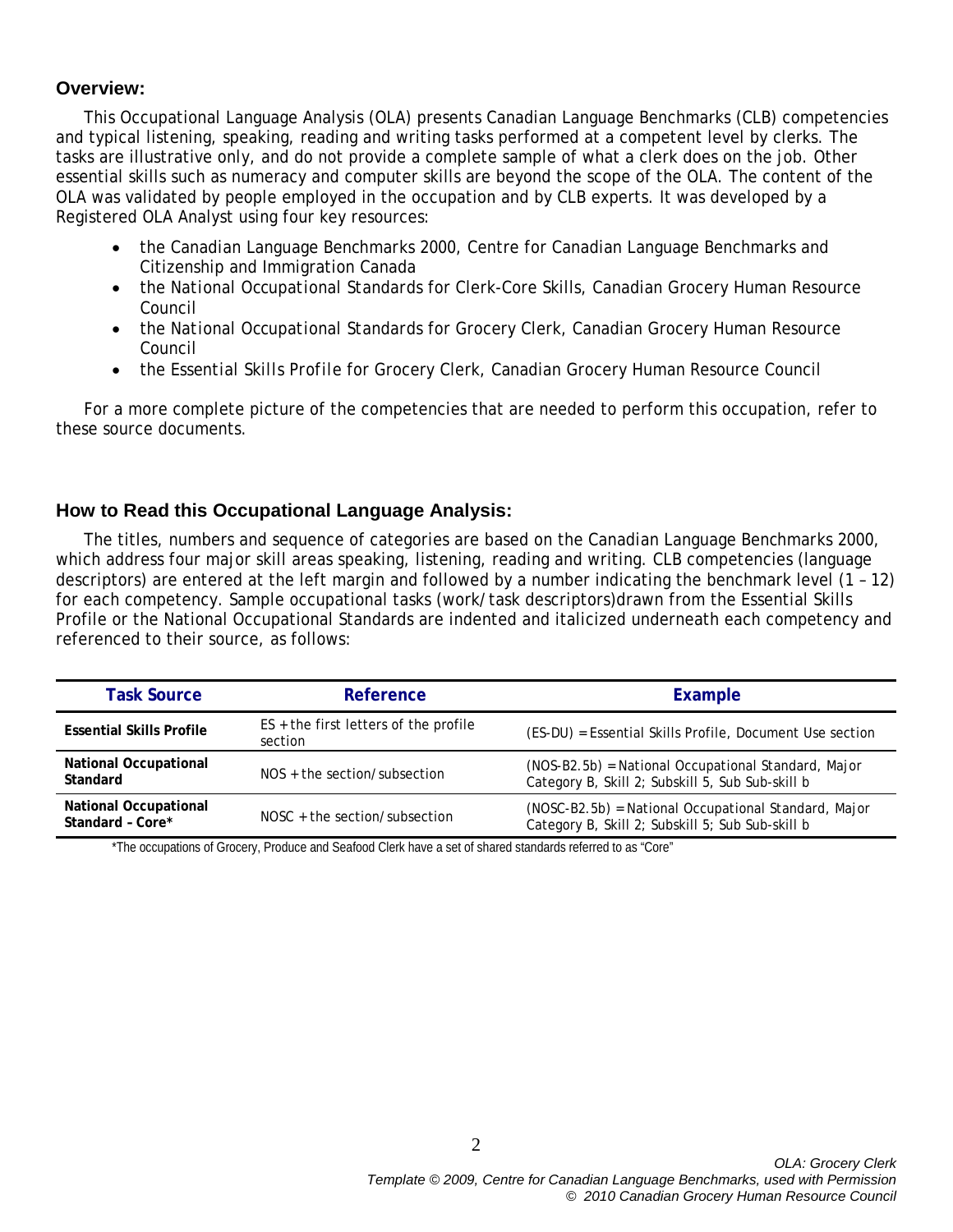## **Comparative Ratings:**

The following chart compares typical and most complex essential skills ratings for clerk, based on the Essential Skills Profile, to the corresponding range of CLB ratings, as suggested in *Relating Canadian Language Benchmarks to Essential Skills: A Comparative Framework[3](#page-2-0)* . These are general ranges and there may be some language tasks that fall outside of this range.

| <b>Skill Area</b> | <b>Typical</b>          |            | <b>Most Complex</b>     |            |
|-------------------|-------------------------|------------|-------------------------|------------|
|                   | <b>Essential Skills</b> | <b>CLB</b> | <b>Essential Skills</b> | <b>CLB</b> |
| Speaking          | 1-2                     | $5 - 8$    |                         | $6 - 8$    |
| Listening         | 1-2                     | $5 - 8$    |                         | 7-8        |
| Reading           |                         | $3 - 5$    |                         | b          |
| Writing           |                         | $4-5$      |                         | $6 - 7$    |

## **Common Conditions of Communication:**

| Condition | <b>Description</b>                                                                                                  |
|-----------|---------------------------------------------------------------------------------------------------------------------|
| Purpose   | - taking/giving direction or information; working as part of a team; providing customer<br>service; keeping records |
| Audience  | - one-on-one or small group interaction; co-workers; supervisors/managers; customers                                |
| Context   | - low-pressure; predictable or routine; with numerous distractions/interruptions                                    |
| Topic     | - usually familiar topics; factual exchange of information                                                          |
| Mode      | - face-to-face; by phone or in-store communication system (occasionally)                                            |

<span id="page-2-0"></span><sup>3</sup> *Relating Canadian Language Benchmarks to Essential Skills: A Comparative Framework*; Centre for Canadian Language Benchmarks, 2005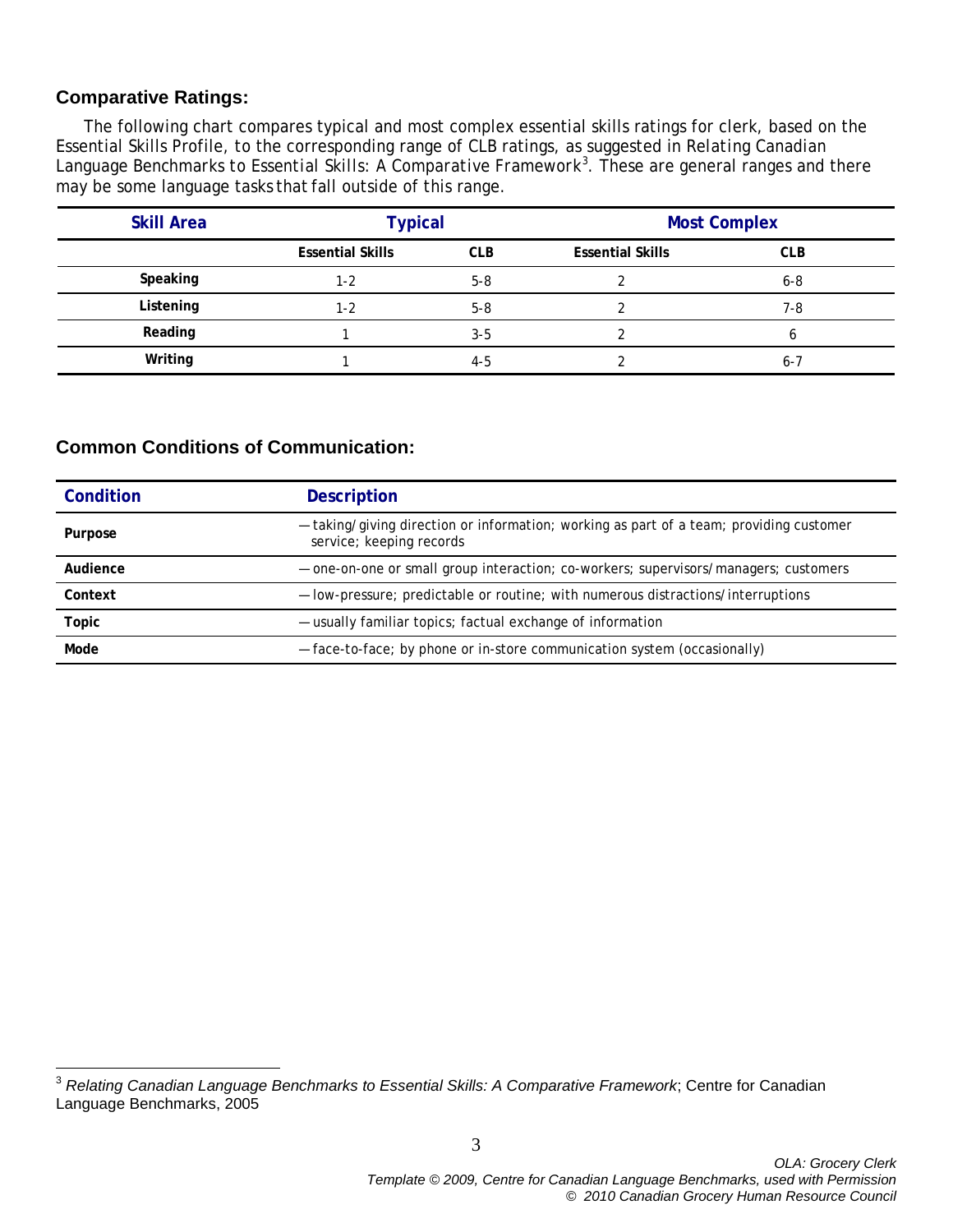## **I. Social Interaction**

## **Interpersonal Competencies**

#### **Greet, introduce self and ask about the other person. (CLB 3)**

- *greet customers pleasantly, especially regular customers (ES-OC)*
- *greet customers with opening comment, e.g., 'Hi, How are you today?' (NOSC-B1.4b)*
- *acknowledge regular customers (NOSC-B1.4b)*

## **Open, close and respond to short casual small talk. (CLB 4)**

- *acknowledge expressions of thanks from customers courteously (ES-OC)*
- *engage customers in personal conversations, if appropriate (NOSC-B1.4b)*
- *comment positively on products (NOSC-B1.4b)*
- *ask customers if they found all they were looking for (NOSC-B1.4d)*

## **Express and respond to compliments or congratulations. (CLB 5)**

- *give encouragement and positive feedback to team members (NOSC-A1.4g)*
- **Express and respond to gratitude, appreciation, complaint, disappointment, dissatisfaction, satisfaction and hope. (CLB 7)** *inform supervisors about issues with co-workers not doing their share of work or not performing tasks properly (ES-OC)*

#### **Respond to a minor conflict or complaint. (CLB 8)**

- *thank customers for comments and pass on information to supervisors; ask questions to clarify details; repeat feedback to supervisors (ES-OC)*
- *refer angry customers to supervisors if asked or when unable to solve problems (ES-OC)*
- *refer customers when their efforts to accommodate the customer have failed (ES-TS)*
- *contact supervisor or manager to help resolve situation, if appropriate (NOSC-B1.6a)*
- *empathize with customer, if appropriate: show genuine concern, e.g., "I'm sorry that you are upset."; apologize for error or inconvenience; thank customer for bringing problem to your attention (NOSC-B1.6d)*
- *make suggestions to resolve issue, or recommend that customer speak with supervisor (NOSC-B1.6e)*

## **Conversation Management**

## **Confirm own comprehension. (CLB 7)**

- *may verify information with personnel in other departments (ES-OC)*
- *confirm tasks with supervisor, e.g., priorities, responsibilities (NOS-B1.1a)*
- *check current department information with supervisor, if necessary (NOS-B1.1b)*
- *paraphrase or ask questions to confirm understanding (NOSC-A1.3b)*
- *admit that you do not know if in doubt (NOSC-B1.4c)*

## **Use a variety of strategies to keep conversation going. (CLB 8)**

 *speak effectively: speak clearly; use precise, uncomplicated language, do not use slang terms; vary voice tone, inflection, volume, speed and use of jargon according to intent of message and audience (NOSC-A1.3c)*

## **Phone Competencies**

## **Answer the phone briefly according to the situation. (CLB 5)**

*may respond to telephone enquiries from customers (ES-OC)*

## **Carry on a brief phone conversation in a professional manner. (CLB 8)**

- *may make coded announcements or requests over public address systems, such as requests for managers on duty to go to particular location in store (ES-OC)*
- *may speak into public address systems to request that other clerks pick up stock in receiving areas (ES-OC)*
- *confirm product type, brand and size with front-end personnel (..) using in-store communication system (NOS-C1.1a, b)*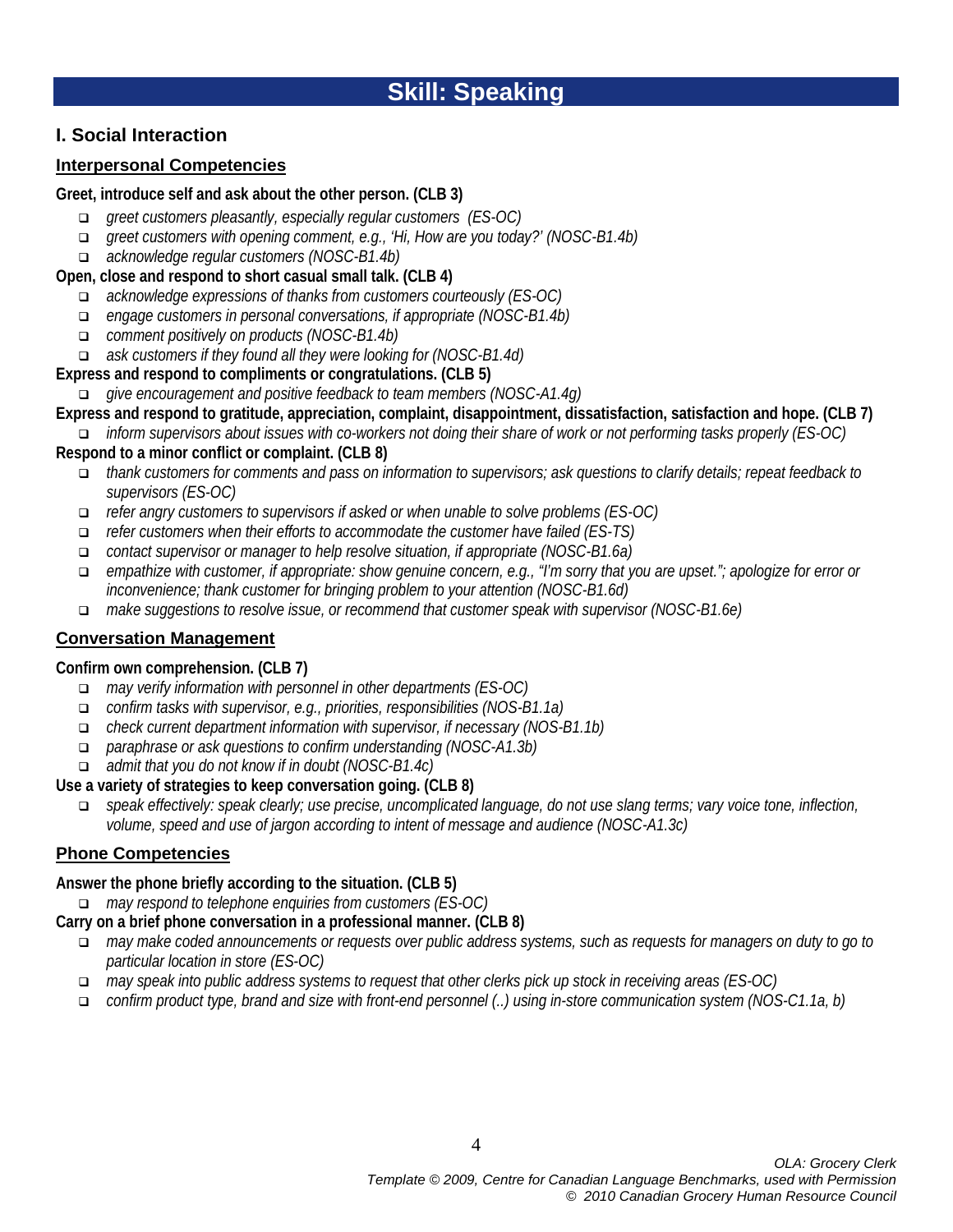## **II. Instructions**

## **Give sets of simple everyday instructions and directions. (CLB 4)**

- *give customers aisle numbers and directions to find particular products (ES-OC)*
- *provide clear directions [to customers] (NOSC-B1.4d)*
- **Give clear instructions and directions related to moderately complex familiar technical and non-technical tasks. (CLB 7)**
	- *may delegate tasks to part-time co-workers (ES-OC)*
	- *may exchange brief instructions and comments with co-workers to build special displays and coordinate tasks, such as moving bulky and heavy pallets (ES-OC)*
	- *tell other workers (…) how tasks are performed (ES-WO)*
	- *orient new employees (ES-WO)*
	- *assign routine tasks to other workers (ES-WO)*

## **III. Suasion (Getting Things Done)**

## **Advise someone of danger. (CLB 3)**

*assist with building evacuation, if directed: inform customers of nearest exit (NOSC-D2.2f)*

- **Ask for, offer, and accept assistance. (CLB 3)**
	- *ask office staff for new signs when needed for new products, for unadvertised features, or to correct signage and shelf-tag errors (ES-OC)*
	- *ask where customer would like bags placed, e.g., vehicle trunk or back seat (NOS-C1.1g); determine customer's bagging preference, e.g., paper, plastic, reusable (NOS-C1.2a)*
	- *request assistance for large orders (NOS-C1.2a)*
	- *offer assistance to team members when help is needed (NOSC-A1.4e)*
	- *ask for help when needed (NOSC-A1.4f)*
	- *inform designated personnel when compactor indicates it is full (NOSC-C1.4g)*

## **Give and get permission. (CLB 5)**

*offer to bag meat or household cleaners separately in plastic bags (NOS-C1.2e)*

## **Call for emergency assistance. (CLB 5)**

- *may call security agents to intervene when they consider customers' behaviours to be suspicious or dangerous (ES-TS)*
- *contact appropriate personnel immediately (e.g., manager on duty, security) if customer is aggressive or inappropriate (NOSC-B1.6f)*
- *inform manager on duty and/or security of any suspicious behaviours; report identifying characteristics of customers; describe unusual behaviours of co-workers (NOSC-C4.1d)*
- *report emergency to: manager on duty; emergency personnel, if necessary: give address twice, provide other information requested, if possible (NOSC-D2.2c)*
- *consult with first aid provider on shift, if necessary, in cases of minor injuries (NOSC-D2.2d)*

## **Make a simple formal suggestion; provide reason. (CLB 6)**

- *inform the supervisor or manager on duty to request technical support (ES-TS)*
- *remind co-workers of correct procedures to follow and why it is important to do so; if co-workers continue to not rotate stock, grocery clerks inform supervisors (ES-TS)*
- *may provide direction for and assign tasks to part-time clerks (ES-WO)*

## *use sales techniques during conversations with customers: provide information on specials and promotions (NOSC-B1.4d)*

## **Give and respond to a warning; discourage others. (CLB 7)**

- *offer assistance to customers displaying suspicious behaviours, if appropriate (NOSC-C4.1b)*
- *ask customers if they would like to pay for items taken (NOSC-C4.1d)*

## **Make an extended suggestion on how to solve an immediate problem or make an improvement. (CLB 7)**

 *may make informal suggestions of sales strategies to supervisors such as changes to location, sampling and crossmerchandising to increase sales (ES-TS)*

## **Indicate problems and solutions in a familiar area. (CLB 8)**

- *report potential problems to manager on duty (NOSC-C2.1f)*
- *report potential problems to supervisor immediately (NOSC-C2.2h)*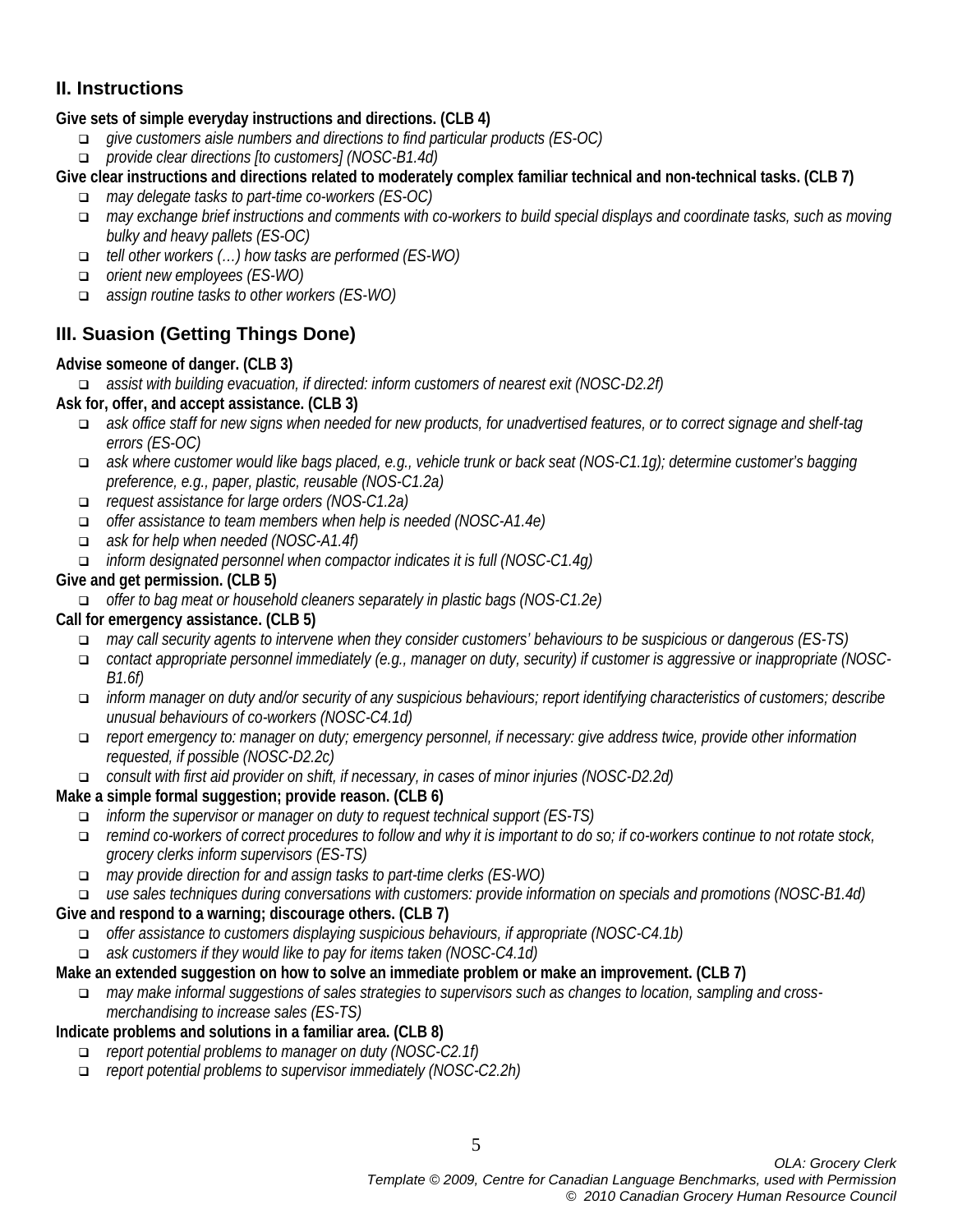## **IV. Information**

## **Presentations**

#### **Describe briefly a person, object, situation and daily routine. (CLB 3)**

- *inform cashiers of prices of specific products as asked (ES-OC)*
- *report poor quality products received to supervisors (ES-OC)*
- *inform supervisors of discrepancies (ES-TS)*
- *describe grocery department products (NOS-A1.1)*
- *notify supervisor, e.g., may be required to remove all items as shrink or put out on shelves as single items (NOS-B1.3f)*
- *notify supervisor of delivery concerns, e.g., quality issues, shortages (NOS-B1.5k)*
- *report (…) missing or damaged shelf strips (NOS-B1.5n)*
- *alert supervisor if displays impede customer traffic through aisles (NOS-B1.6f)*
- *provide correct price to front-end personnel (NOS-C1.1a)*
- *describe organization's customer loyalty/membership program (NOSC-B1.1); store layout and location of in-store products (NOSC-B1.2)*
- *report defects to supervisor (NOSC-C1.2d)*
- *report unsafe or damaged equipment to supervisor immediately (NOSC-D1.2e)*

## **Tell a detailed story/report an incident (CLB 5)**

- *report (…) injuries as soon as possible (NOSC-D1.1f)*
- *report safety concerns to supervisor (NOSC-D1.1g)*

## **Describe a scene or picture. (CLB 5)**

*notify supervisor of needed supplies, if you are a designated first aid provider (NOSC-D2.1e)*

## **Describe a daily routine. (CLB 5)**

*share information and skills (NOSC-A1.4h)*

## **Interaction One-on-One**

## **Ask for and provide information related to routine daily activities (e.g., personal, family, others, work). (CLB 5)**

- *may read product labels aloud for customers who have difficulty reading fine print (ES-RT)*
- *may respond to questions from health and safety inspectors about organization's protocols, e.g., product storage (ES-OC)*
- *may provide (…) preparation methods, when customers ask for help (ES-OC)*
- *discuss lunch and work breaks with co-workers, to determine who goes and when; discuss their schedules with supervisors or co-workers when necessary to make scheduling changes (ES-OC)*
- *may (…) call alternative suppliers and/or other stores to obtain products (ES-TS)*
- *contact appropriate co-workers to learn correct prices (ES-TS)*
- *ask supervisors for information on store operations, policies and procedures (ES-TS)*
- *call office staff to check prices or to resolve conflicts with shelf tags and other signs (ES-TS)*
- *update their product knowledge, including locations and promotions, by consulting co-workers (ES-CL)*
- *confirm product type, brand and size with front-end personnel (NOS-C1.1a, b)*
- *respond appropriately, e.g., provide answer, ask supervisor/department manager to handle customer's request (NOSC-B1.5b)*

**Ask for and provide detailed information related to personal needs, varied daily activities and routine work requirements. (CLB 7)**

- *ask supervisors, department specialists, store managers and vendor questions about specific products, such as availability, to be able to answer customers' questions (ES-TS)*
- *advise co-workers and supervisors of stock shortages and malfunctioning equipment; repeat to supervisors and suppliers customers' special requests and feedback about products and store operations (ES-OC)*
- *ask questions to learn about preparation and presentation of new and unusual products from product demonstrators and vendors (ES-OC)*
- *may participate in annual performance evaluations to determine eligibility for pay raises; may discuss career plans and set new performance goals, according to organizations' protocols and type of employment (ES-OC)*
- *respond to customers' enquiries regarding food allergies and intolerances (NOSC-B1.4c)*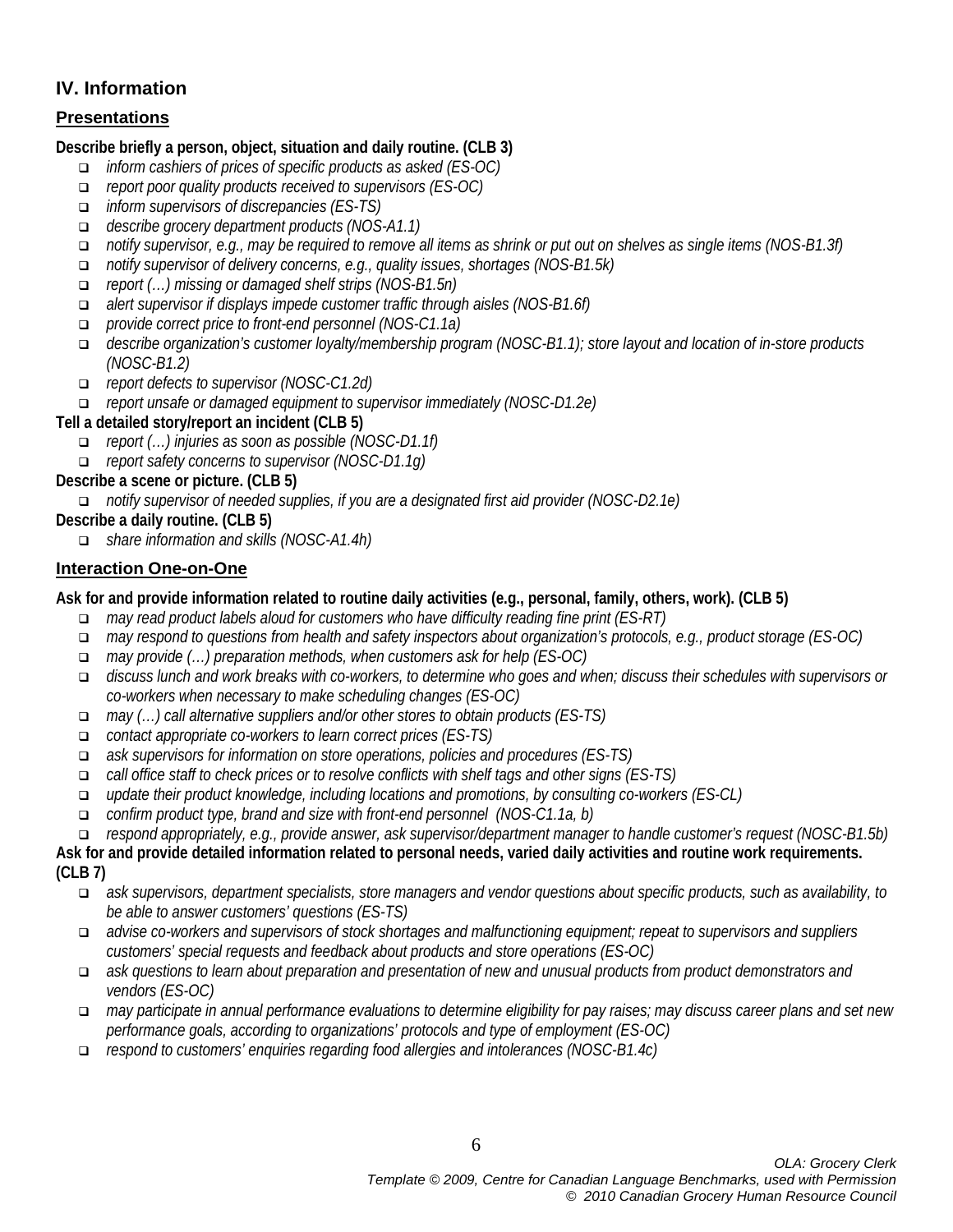**Ask for and/or provide detailed information related to personal needs, varied daily activities and routine work requirements. (CLB 8)**

 *answer customers' questions about store operations, locations of specific products, prices, availability of products and product ingredients, especially for allergen concerns and about sale or featured items (ES-OC)*

**Discuss options. (CLB 8)**

- *may recommend substitutions to customers when specific products are unavailable or cannot be used due to dietary restrictions; may suggest cross-merchandised products, such as sauces and dips, to customers and make recommendations when asked (ES-OC)*
- *may make suggestions to supervisors to improve placement of special displays and featured products in departments, when changes are possible (ES-OC)*
- *mention availability of rain checks to customers who ask and may suggest substitute products for the same price, as directed by managers (ES-TS)*
- *provide informal, and occasionally formal, feedback to supervisors and managers concerning customer satisfaction, product quality and store procedures (ES-TS)*
- *advise front-end personnel if product is not available: ask if substitute is required (NOS-C1.1b)*

## **Interaction in a Group**

**Participate in a small group discussion. (CLB 5)**

*network with colleagues (NOSC-A1.5f)*

**Participate in a small group discussion/meeting on non-personal familiar topics and issues: express opinions, feelings, obligation, ability, certainty. (CLB 6)**

- *inform supervisors of progress on tasks, tasks that have been completed and ask questions about task assignments; inform clerks coming on shift about concerns and tasks that carry over to subsequent shifts (ES-OC)*
- *discuss new products, product saleability, and rotations and quality concerns with co-workers and supervisors (ES-OC)*
- *discuss store policies and procedures with co-workers and supervisors (ES-OC)*

**Participate in a small group discussion/meeting: express opinions and feelings; qualify opinion, express reservations, approval and disapproval. (CLB 7)**

*discuss tasks with co-workers and supervisors in order to divide priority tasks as equitably as possible (ES-TS)*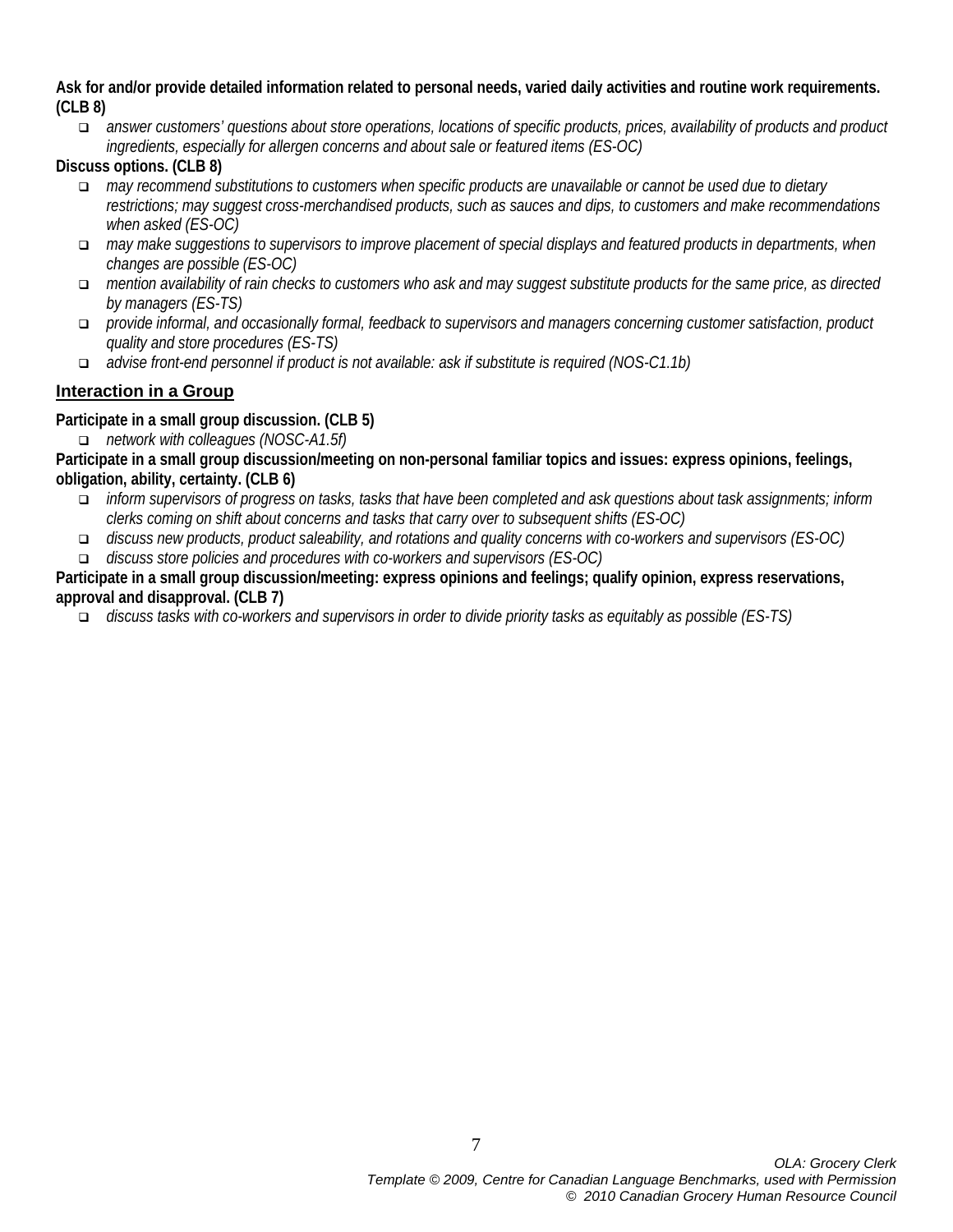# **Skill: Listening**

## **I. Social Interaction**

**Identify verbal and non-verbal details of social exchanges, including styles of greetings, leave-taking and introductions. (CLB 3)**

 *listen effectively: display interest and enthusiasm; do not interrupt or finish message for speaker (NOSC-A1.3b)* **Identify specific factual details and inferred meanings in dialogues of casual small talk, introductions, leave-taking, and in short phone calls. (CLB 4)**

- *may respond to telephone enquiries from customers or from co-workers in other departments (ES-OC)*
- *respond to requests for price checks (NOS-C1.1a)*
- *respond to requests to take products to front-end (NOS-C1.1b)*

**Identify specific factual details and inferred meanings in dialogues containing openings and closings, making and cancelling of appointments, apologies, regrets, excuses, problems in reception and communication. (CLB 6)**

- *may use self-directed learning tools, such as (…) videos on safe lifting methods, if provided by their organizations (ES-CL)*
- *watch training videos (NOSC-A1.5c)*

**Identify stated and unspecified details, facts and opinions about situation and relationship of participants containing expression of and response to gratitude and appreciation, complaint, hope, disappointment, satisfaction, dissatisfaction, approval and disapproval. (CLB 7)**

*listen to details of customer's complaint or concern (NOSC-B1.6c)*

## **II. Instructions**

**Understand a set of instructions when not presented completely in point form: sequence/order must be inferred from the text. (CLB 6)**

*plan bagging: follow customer's specific requests (NOS-C1.2a)*

**Understand sets of instructions related to simple technical and non-technical tasks. (CLB 7)**

- *listen to supervisors' instructions on products to feature on aisle ends and in special displays (ES-OC)*
- *receive work assignments from supervisors and managers (ES-TS)*
- *place grocery displays in entrance foyer areas or outside, as instructed, e.g., salt bags, stacks of soda can boxes (NOS-B1.1c)*
- *follow [supervisor] directions, e.g., may be required to remove all items as shrink or put out on shelves as single items (NOS-B1.3f)*
- *restock aisle shelves, aisle ends, and dairy and frozen food cases following (…) instructions from supervisor (NOS-B1.5a)*
- *set up seasonal or special product displays: follow supervisor's instructions (NOS-B1.6a)*

## **III. Suasion (Getting Things Done)**

## **Demonstrate comprehension of factual details and some inferred meanings in simple advice and suggestions, announcements and commercials. (CLB 5)**

- *listen to pages and requests on public address systems from front-end staff or supervisors to check product prices, re-stock products, and, if applicable, bag groceries and help with customer carry-outs (ES-OC)*
- *listen and respond to requests to answer telephones, clean spills, pick up stock in receiving areas and provide assistance to cashiers (ES-OC)*
- *listen to coded announcements made on public address systems to respond to emergencies, such as missing children and shoplifters (ES-OC)*

## **Demonstrate comprehension of details and speaker's purpose in suggestions, advice, encouragements and requests. (CLB 6)**

- *may respond to questions from health and safety inspectors about organization's protocols, e.g., product storage (ES-OC)*
- *listen carefully to customers' comments about products, displays, store hours and general operations; listen to customers' complaints about products with respect to quality, prices and availability (ES-OC)*
- *listen to customers' requests to determine necessary details (NOSC-B1.5a)*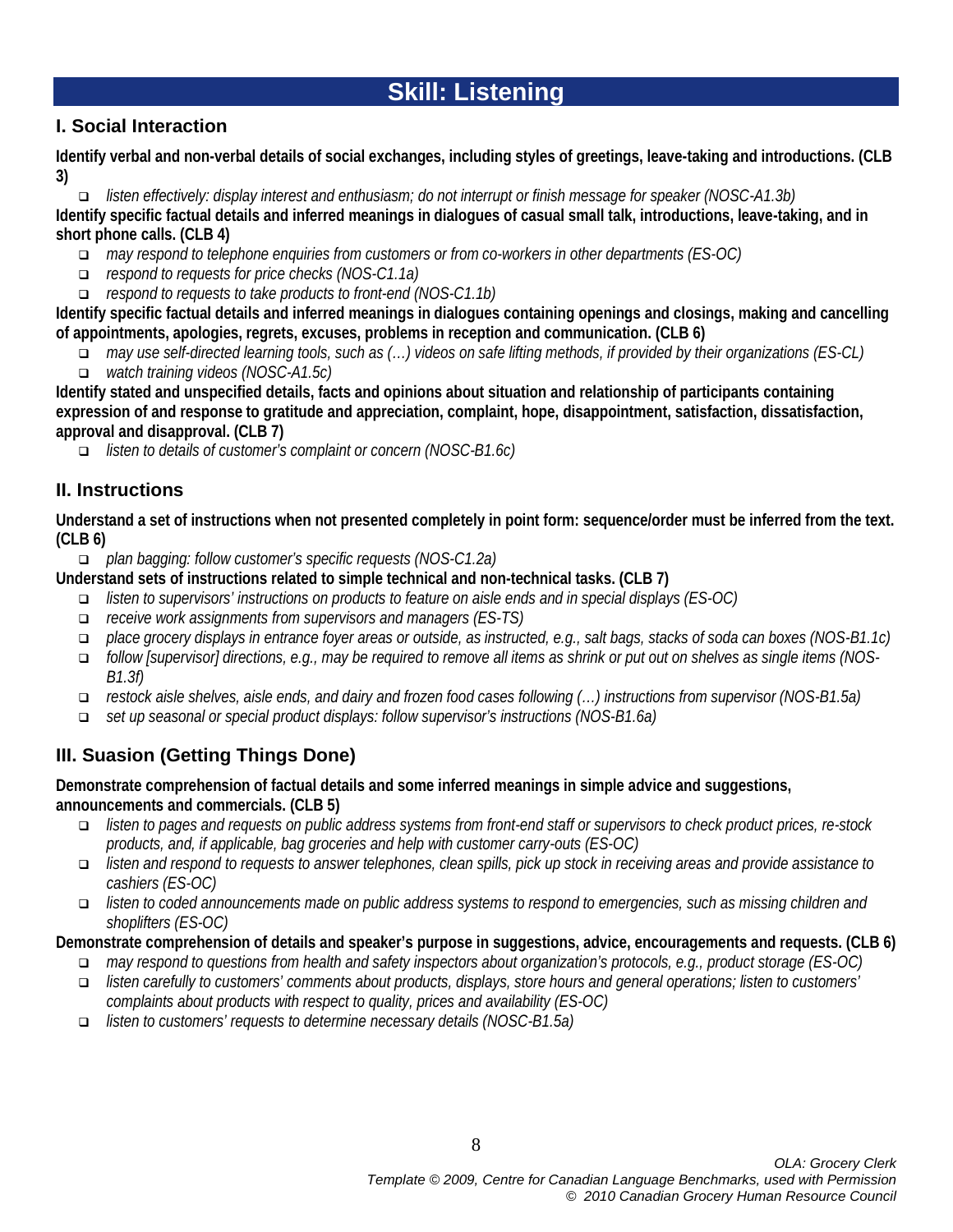## **IV**. **Information**

**Identify main ideas, supporting details, statements and examples in a descriptive or narrative presentation, or in a group interaction (e.g., meeting, discussion). (CLB 6)**

- *attend training sessions on workplace safety, injury prevention and safe food handling practices as required (ES-CL)*
- *may (…) take training and become certified to operate power jacks, forklift trucks and to operate balers and compacters, as needed (ES-CL)*
- *take approved courses or in-house training programs, e.g., management preparation (NOSC-A1.5a)*
- *attend vendor seminars (NOSC-A1.5d)*
- *take in-store product knowledge workshops (NOSC-A1.5e)*
- *attend orientations and staff meetings (NOSC-A2.1a)*
- *take required training [to use scan guns] (NOSC-C1.1a); [to operate pallet jacks/movers] (NOSC-C1.2a); [to use balers] (NOSC-C1.3a); [to use garbage compactor] (NOSC-C1.4a)*
- *take standard first aid and basic cardio-pulmonary resuscitation (CPR) training (NOSC-D2.1e)*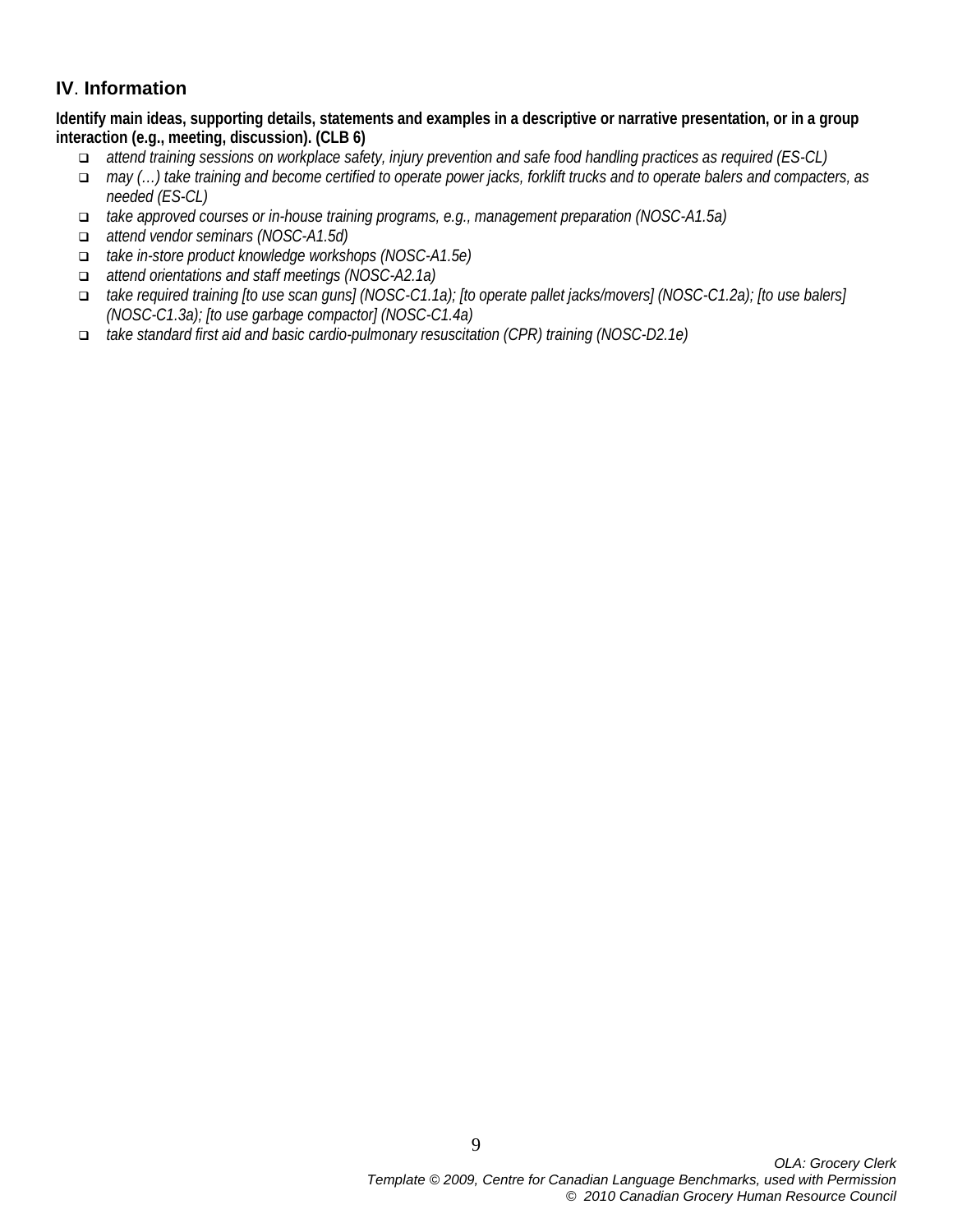# **Skill: Reading**

## **I. Social Interaction Texts**

No communication tasks for this category were found in the source documents. These tasks may, in fact, exist for this occupation and will require individual assessment in each work context.

## **II. Instructions**

**Follow one- to five-step common everyday instructions and instructional texts. (CLB 3)**

*read poster captions for safe hand washing methods (ES-RT)*

- **Understand and follow moderately complex written instructions for seven to 10-step procedures. (CLB 5)**
	- *read notes from supervisors that may include instructions to take down or move displays, place orders for certain products or put certain products out as features (ES-RT)*
- **Follow a set of written instructions on 10- to 13- step everyday procedures related to simple technical and non-technical tasks. (CLB 7)**
	- *may read instructions for use, safe handling, health emergencies and clean-ups of accidental spillages in cleaning products' material safety data sheets (MSDS) (ES-RT)*
	- *may read information sheets on topics such as safe food handling techniques; may read operating procedures posted beside balers and garbage compactors (ES-RT)*
	- *follow manufacturer's maintenance instructions/organizational procedures (NOSC-C2.1a)*
	- *follow correct storage procedures for flammable chemicals, e.g., cleaners, solvents (NOSC-D1.1k)*
	- *follow lock-out procedures when changing implements or cleaning (NOSC-D1.2d)*
	- *use electrical equipment following manufacturers' instructions (NOSC-D1.2d)*
	- *review organizational policies and procedures related to emergencies, e.g., customer injury, flood, bomb threat, fire, earthquake (NOSC-D2.1a)*

## **III. Business/Service Texts**

## **Find information in formatted texts: forms, tables, schedules, directories. (CLB 3)**

- *may interpret codes indicating product-facing counts on shelf labels (ES-DU)*
- *read instructions to complete forms, such as requests for vacations and days off (ES-RT)*
- *may read product labels aloud for customers who have difficulty reading fine print (ES-RT)*
- *locate product prices, formats and quantities on product and shelf labels; they may compare product names and universal product codes on shelf labels to product names and codes on product labels; check best-before dates on products (ES-DU)*
- *look for checkmarks and/or initials in various logs, such as sweep logs, to ensure that tasks have been completed; may identify items on customers' grocery lists to help customers find specific products or describe products (ES-DU)*
- *compare best-before dates on products to current date to determine stock rotation (ES-N)*
- *look up prices (ES-TS)*
- *monitor products for quality issues, including: expired best-before dates (NOS-B1.3a)*
- *check shelf and/or sale tags to confirm price (NOS-C1.1a)*
- *read labels to identify ingredients (NOSC-B1.4c)*
- *check (…) temperatures of coolers/freezers daily (NOSC-C2.1b); temperatures of cases (NOSC-C2.2b)*
- *check best-before dates to ensure that product is rotated (NOSC-C2.2c); check manufacturers' labels for: storage instructions, e.g., must be refrigerated (NOSC-C3.1e); check containers for production and best-before dates (NOSC-C3.2e)*
- **Get information from short business brochures, notices, form letters and flyers. (CLB 3)**
	- *look for serving suggestions and preparation methods on labels in order to assist customers as requested (ES-TS)*
	- *check product names, prices, discounts and formats on special merchandising signs; may observe warnings on signs in storage and receiving areas to avoid forklifts, electrical hazards and slippery floors (ES-DU)*
	- *check numbers of accident-free days and performance indicators, such as total daily sales, on communication boards for store personnel (ES-DU)*
	- *scan illustrations on posters promoting hand washing, safe food handling methods and techniques to prevent workplace injuries; may refer to brand logos on boxes and bags to find required products for stocking shelves (ES-DU)*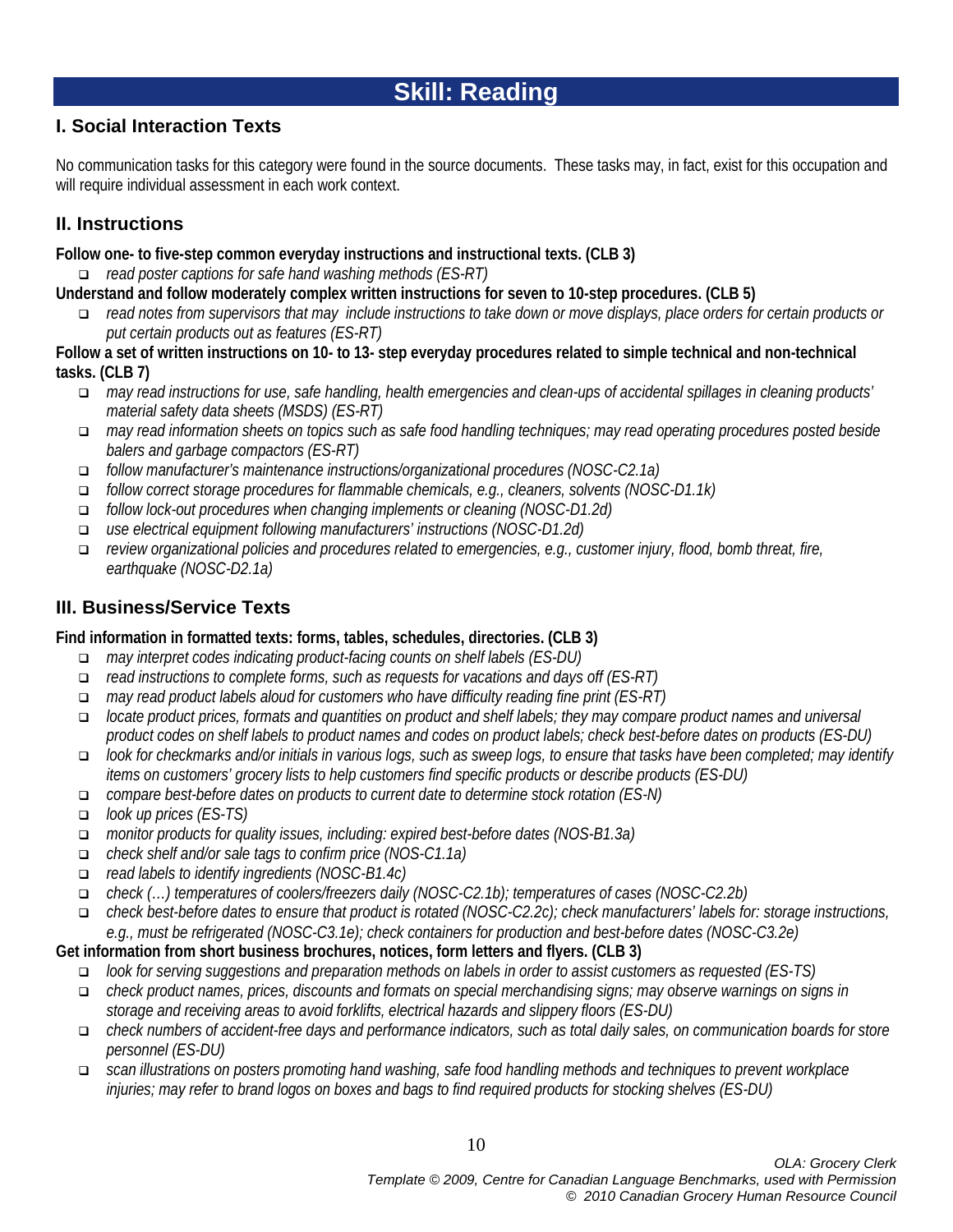- *find names and prices of featured products and of products on sale in sales flyers (ES-TS)*
- *read postings on bulletin boards (NOSC-A2.1a)*
- *review advertised specials in sales flyer as needed (NOSC-B1.4a)*
- *read communication board/log (NOSC-C2.3c)*

## **Find information in formatted texts: forms, tables, schedules, directories. (CLB 4)**

- *scan work schedules to determine their work shifts; may check first aid attendant schedules to identify designated first aid providers on shift (ES-DU)*
- *check purchase order, if required, to ensure that product s match specifications (NOSC-C3.1a)*
- *check invoice against order to verify purchase quantity (NOSC-C3.1b)*

## **Get information from short business brochures, notices, form letters and flyers. (CLB 4)**

- *may read job postings to learn about career opportunities within their organizations; may read memos about upcoming store functions for staff, such as 'Jeans Day' (ES-RT)*
- *scan weekly sales flyers to identify feature products that will need to be kept well stocked; scan weekly flyers to locate featured products' sales prices, formats and maximum allowable numbers of items per customer (ES-DU)*
- *update their product knowledge, including locations and promotions, by (…) reading labels, memos, flyers and plan-o-grams as needed (ES-CL)*

#### **Identify factual details and some inferred meanings in moderately complex texts containing advice, requests, specifications. (CLB 6)**

- *read dates for upcoming inventories, and reminders of tasks and policies, in memos from supervisors (ES-RT)*
- *read suppliers' memos announcing product recalls (ES-RT)*
- *scan workplace health and safety memos for tips, such as the proper way to lift heavy items (ES-RT)*
- *scan product labels for nutritional values, ingredients (including possible allergens and additives) and country of origin to be able to answer customers' questions, such as whether products are organic (ES-DU)*
- *read memos to stay current with procedures and policies (ES-CL)*

## **Find two or three pieces of information in moderately complex formatted texts. (CLB 6)**

- *may find product codes, names, sizes and quantities in multiple-page invoices (ES-DU)*
- *may find policies and procedures in orientation manuals or collective agreements (ES-TS)*
- *use resources (e.g., manuals) if you do not know answers to customers' questions (NOSC-B1.4d)*

#### **Identify factual details and some inferred meanings in moderately complex texts containing assessments, evaluations, advice. (CLB 7)**

*may read questions in training quizzes and opinion surveys for their organizations (ES-RT)*

## **Locate three or four pieces of information in moderately complex formatted texts. (CLB 7)**

- *may skim through orientation manuals or collective agreements for specific information about benefits, hours of work and pay (ES-RT)*
- *check MSDS as needed to determine: personal protective equipment requirements; chemical and cleaning product handling, storage and disposal guidelines (NOSC-D1.1a)*

## **IV. Informational Texts**

## **Get the gist, key information, and important detail of simple explicit one- to two-paragraph texts. (CLB 3)**

*read tasks to complete on their shifts in notes from supervisors and co-workers (ES-RT)*

## **Use standard reference texts: dictionaries, maps and diagrams. (CLB 3)**

- *may compare products received, including product counts, formats and brands, to products and quantities ordered and invoiced when receiving merchandise (ES-N)*
- *may compare temperatures of dairy refrigerators and frozen product cases to desired standards (ES-N)*
- *take readings of temperature logs (NOS-B1.5o)*

## **Get the gist, key information and important detail of simple, explicit two- to three-paragraph texts (e.g., news articles, educational/content materials, stories. (CLB 4)**

- *may read merchandising notes to learn about new products and weekly specials, and how they are to be displayed (ES-RT)*
- *read organization's publications (NOSC-A1.5g)*
- *check in-store resources for ingredient lists (NOSC-B1.4c)*

**Demonstrate comprehension of a two- or three-paragraph moderately complex descriptive or narrative text on a familiar topic. (CLB 5)**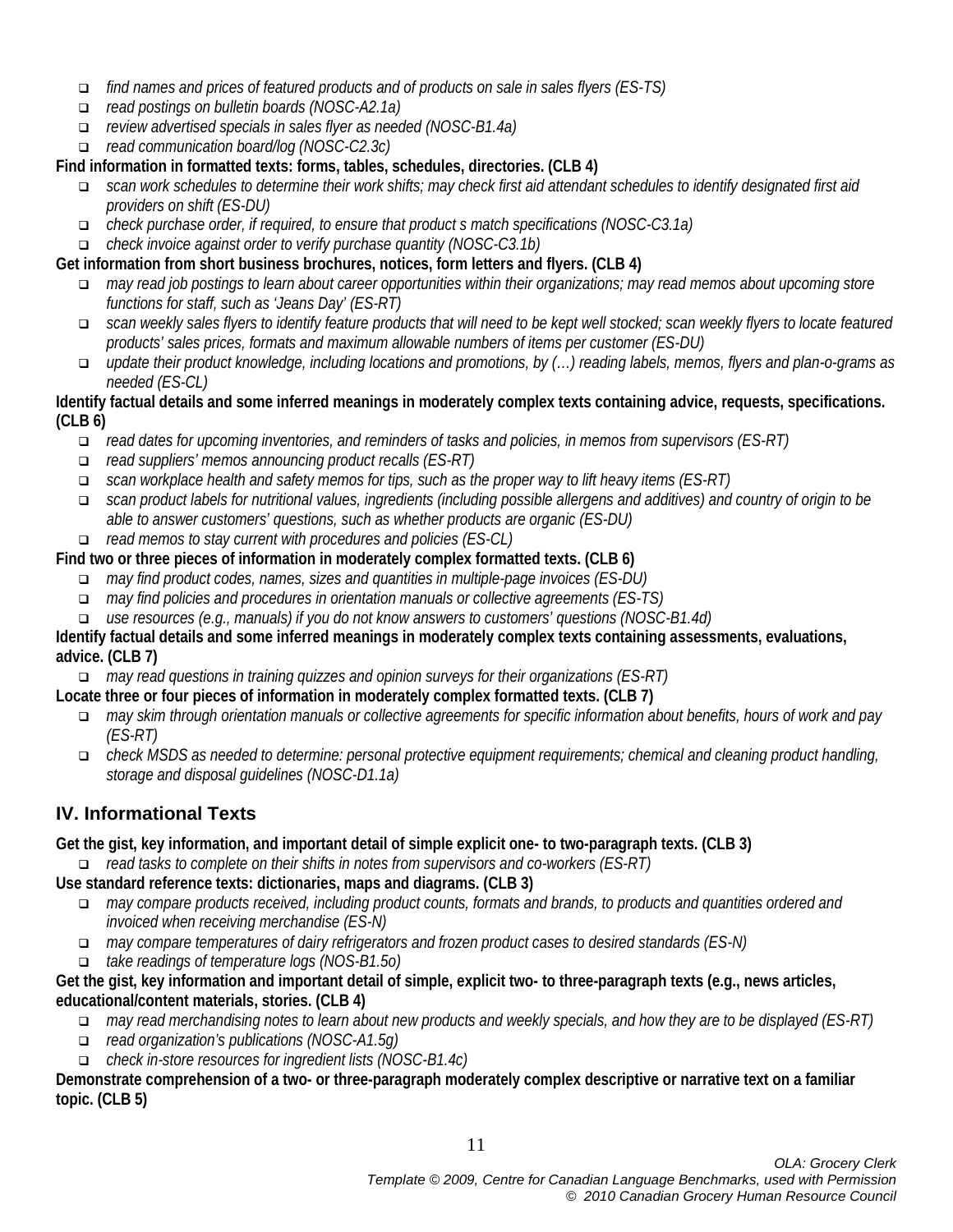- *follow organizational policies and procedures when there are gaps and when stock is not available (NOS-B1.5c)*
- *follow organizational policies regarding leaving store premises (NOS-C1.1g)*

*follow manufacturer's maintenance instructions/organizational procedures (NOSC-C2.1a)*

**Demonstrate comprehension of standard maps, basic diagrams, basic graphs. (CLB 5)**

- *may follow schematic drawings and plan-o-grams, e.g., they may interpret icons and numbers of items for facing; may refer to plan-o-grams to determine depths and heights to stock packaged products on shelves and in display cases (ES-DU)*
- *may follow assembly drawing instructions to put together cardboard displays for product vendors (ES-DU)*
- *restock aisle shelves, aisle ends, and dairy and frozen food cases following schematics/plan-o-grams (NOS-B1.5a)*
- *set up seasonal or special product displays: follow (…) display plan-o-grams (NOS-B1.6a)*

#### **Demonstrate comprehension of factual details and inferred meanings in an extended description, report or narration when events are reported out of sequence. Draw conclusions. (CLB 8)**

- *[read] applicable federal, provincial/territorial legislation and municipal by-laws related to your job (NOSC-A2.1a)*
- *keep up to date with changes in legislation, policies and procedures (NOSC-A2.1c)*

## **Information Literacy/Reference and Study Skills Competencies**

**Access/locate several pieces of information in on-line electronic reference sources. (CLB 8)**

- *may use self-directed learning tools, such as online assessment tests (ES-CL)*
- *take online product knowledge workshops (NOSC-A1.5e)*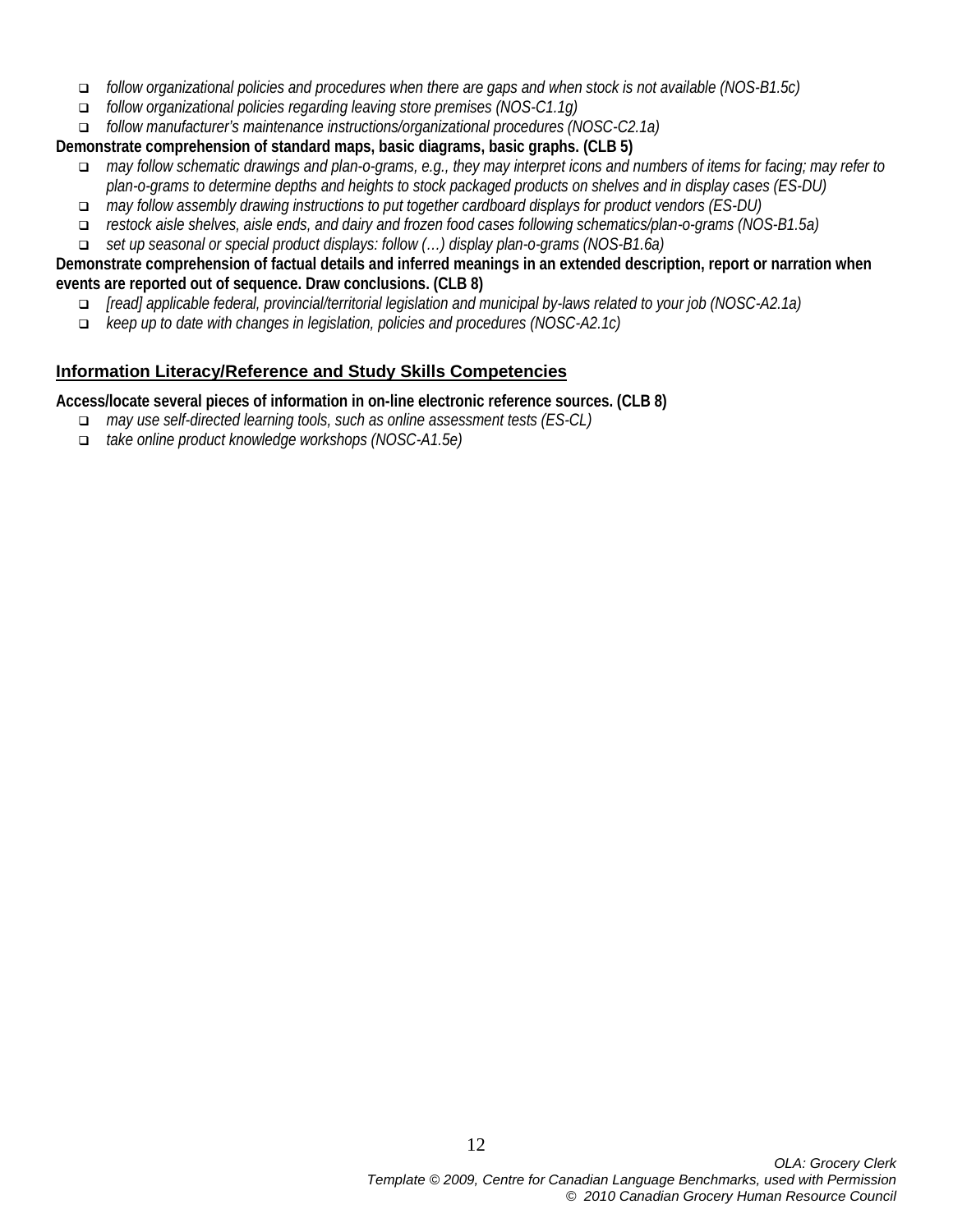# **Skill: Writing**

## **I. Social Interaction**

No communication tasks for this category were found in the source documents. These tasks may, in fact, exist for this occupation and will require individual assessment in each work context.

## **II. Recording/Reproducing Information**

**Take live phone messages, voice mail messages or pre-recorded information with five to seven details. (CLB 5)**

*take telephone messages (NOSC-C2.3c)*

## **III. Business/Service Messages**

## **Fill out simple forms. (CLB 3-4)**

- *may enter their names on specific dates in calendars to indicate desired days off; may enter times, checkmarks and initials to tasks completed in logs, such as sweep logs and washroom logs; may enter temperatures and initials into temperature logs for freezers and coolers at scheduled times (ES-DU)*
- *fill in logs as required (NOS-B1.1h); all required documentation (NOS-B1.2p); maintenance logs, as required, e.g., sanitation logs, sweep logs (NOS-B1.4h)*
- *complete department documentation for shift duties, if required (NOS-B1.5r)*
- *use specified forms (NOSC-A1.3d)*
- *log temperatures of coolers/freezers daily, if required: record reason for temperatures that are out-of-range, if known (NOSC-C2.1b); log temperatures of cases, if required: record reason for temperatures that are out-of-range, if known (NOSC-C2.2b)*
- *complete required documentation for shift duties (…) enter data from completed tasks, e.g., date, time, initials (NOSC-C2.3b)*
- *complete required forms, e.g., sweep logs: document actions taken; note dates and times (NOSC-D1.1h)*

## **Convey simple business messages as written notes. (CLB 3-4)**

- *may make simple signs to identify damaged and malfunctioning equipment, such as step-ladders and balers (ES-DU)*
- *may make lists of products needed from back storage areas while doing walkthroughs of their areas; they may make lists of tasks to do in order to organize their daily work (ES-DU)*
- *document [customers'] request, if required (NOSC-B1.5c)*
- *write notes to supervisor/co-workers on next shift (NOSC-C2.3c)*
- *note special requests (NOSC-C2.3c)*
- *label products with date of receipt directly on box/container, if required (NOSC-C3.1g)*

## **Fill out forms. (CLB 5)**

 *describe reasons for requesting days off on appropriate forms; may describe details of unscheduled floor cleanings, indicating times, issues and actions taken, in sweep logs (ES-W)*

## **Fill out moderately complex forms. (CLB 6-7)**

- *complete forms for benefits and other union or personnel reasons; may enter their names and dates for vacations and days off into 'request for time off' forms (ES-DU)*
- *may write descriptions of accidents and incidents they have been involved in or witnessed for incident reports (ES-W)*
- *place orders on order day, as directed (NOS-B1.5s)*
- *document injuries as soon as possible (NOSC-D1.1f)*

# **Convey business messages as written notes to pass on routine information, make requests, or respond to recommendations and warnings. (CLB 7)**

 *write short notes to inform supervisors of tasks left uncompleted at the ends of their shifts, identify tasks that need to be completed and explain the reasons (ES-W)*

## **IV. Presenting Information**

## **Write two or three paragraphs to narrate a familiar sequence of events from the past; to tell a story; or to provide a detailed description, comparison. (CLB 7)**

- *may use some computer and software applications (ES-CU)*
- *document details of emergency, if required (NOSC-D2.2h)*